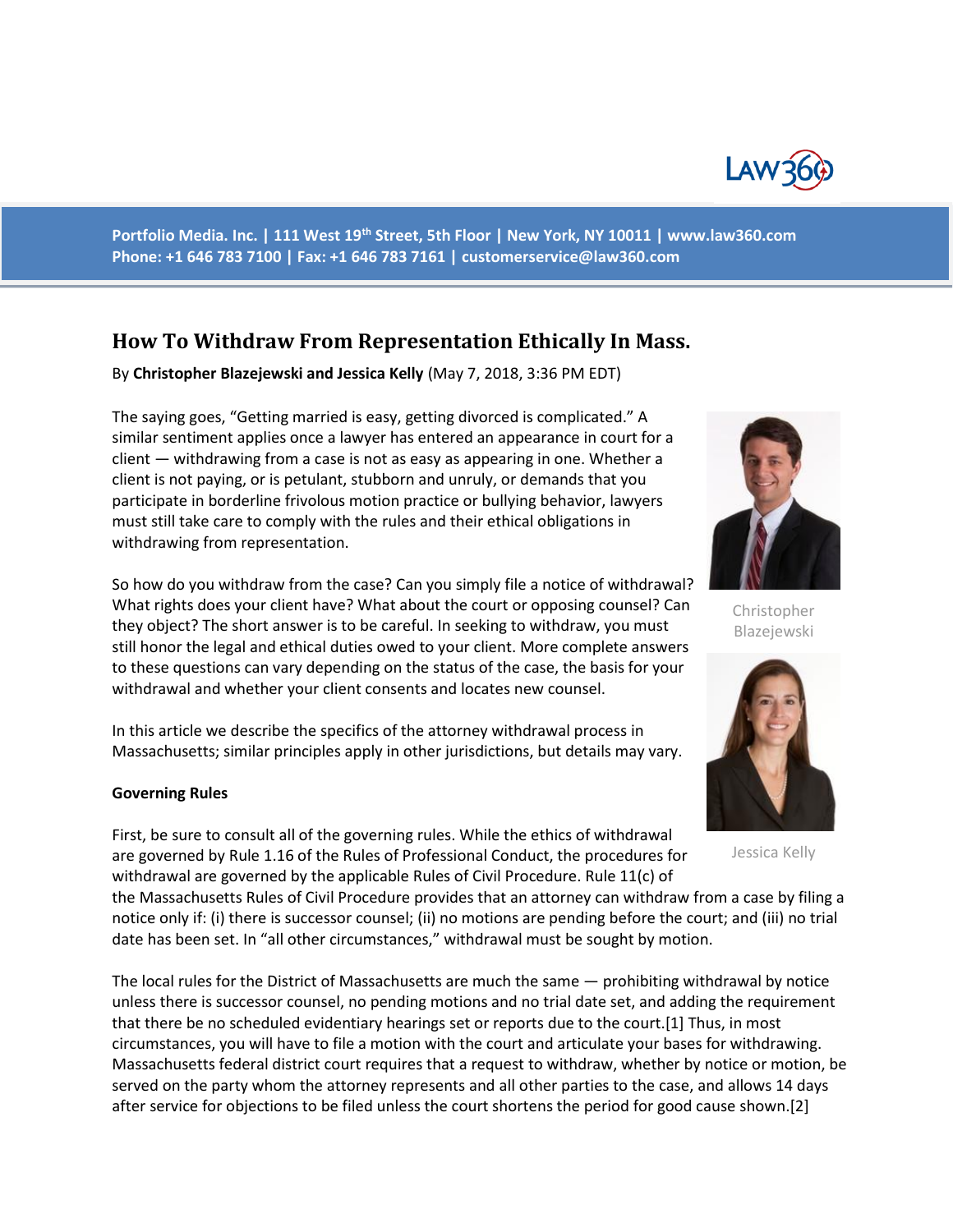## **Grounds for Withdrawal**

Massachusetts Rules of Professional Conduct 1.16 provides for both mandatory and permissive withdrawal from representing a client across three circumstances: first, if the representation will result in a violation of the Rules of Professional Conduct or other laws; second, if the lawyer's physical or mental condition impairs his or her ability to represent the client; and third, if the lawyer is fired.

The latter two categories — impairment and discharge — are relatively self-evident. But identifying if representation could become a violation of the Rules of Professional Conduct is more difficult. Most often, it occurs when a lawyer and client develop adverse positions and a conflict of interest arises.

For example, if the client believes the lawyer has made an error, accuses the lawyer of malpractice and refuses to consent to continued representation notwithstanding that conflict of interest, a lawyer must withdraw from continued representation. There is always the risk that the lawyer will put his or her interests — in avoiding or ameliorating the claimed malpractice — before the client's interests.

The rules also permit withdrawal under several circumstances, mainly if the client has or intends to pursue a criminal, fraudulent or repugnant course of conduct, if the client fails to pay the lawyer or if continued representation will result in an unreasonable financial burden.[3] There is also a catchall "other good cause" provision, which may be used in a situation where there has been an irretrievable breakdown of the attorney-client relationship.[4]

Thus, in the scenario described at the beginning of this article, the lawyer arguably has grounds to move to withdraw based on the nonpayment for services and the client's insistence on overly aggressive litigation tactics. Even then, however, withdrawal is not guaranteed. Courts can and do refuse to permit withdrawal — even when a lawyer is not getting paid — particularly where the administration of justice will suffer. It is not uncommon for courts to refuse the withdrawal, for example, if it is shortly before trial or if the client will be unable to find successor counsel.

## **Manner of Withdrawal**

Under all circumstances, a lawyer must try to mitigate the harm to the client, and must take steps to protect the client's interests when withdrawing. In particular, the lawyer must be very careful to protect client confidences in any motion filed for withdrawal, as the lawyer may need to disclose certain otherwise confidential information to persuade a tribunal that good grounds exist for the withdrawal.

Rule 1.6(b) of the Rules of Professional Conduct provides for certain exceptions to this privilege, including "to respond to allegations in any proceeding concerning the lawyer's representation of the client." If that section applies to motions to withdraw, any disclosure must be very narrow and limited only to those with a need to know. Thus, the best approach may be to seek the client's consent before disclosure and/or to file any such disclosure under seal or in camera.

If disclosure will disadvantage or prejudice the client before the court, the lawyer should also consider seeking leave to file the motion and make the disclosure to a different judge to avoid any prejudice before the trial court. What the lawyer may or may not disclose is a minefield, however, and he or she should obtain unbiased advice on the issue before moving to withdraw.

Finally, attorneys withdrawing from a case should also be mindful of Massachusetts Rules of Professional